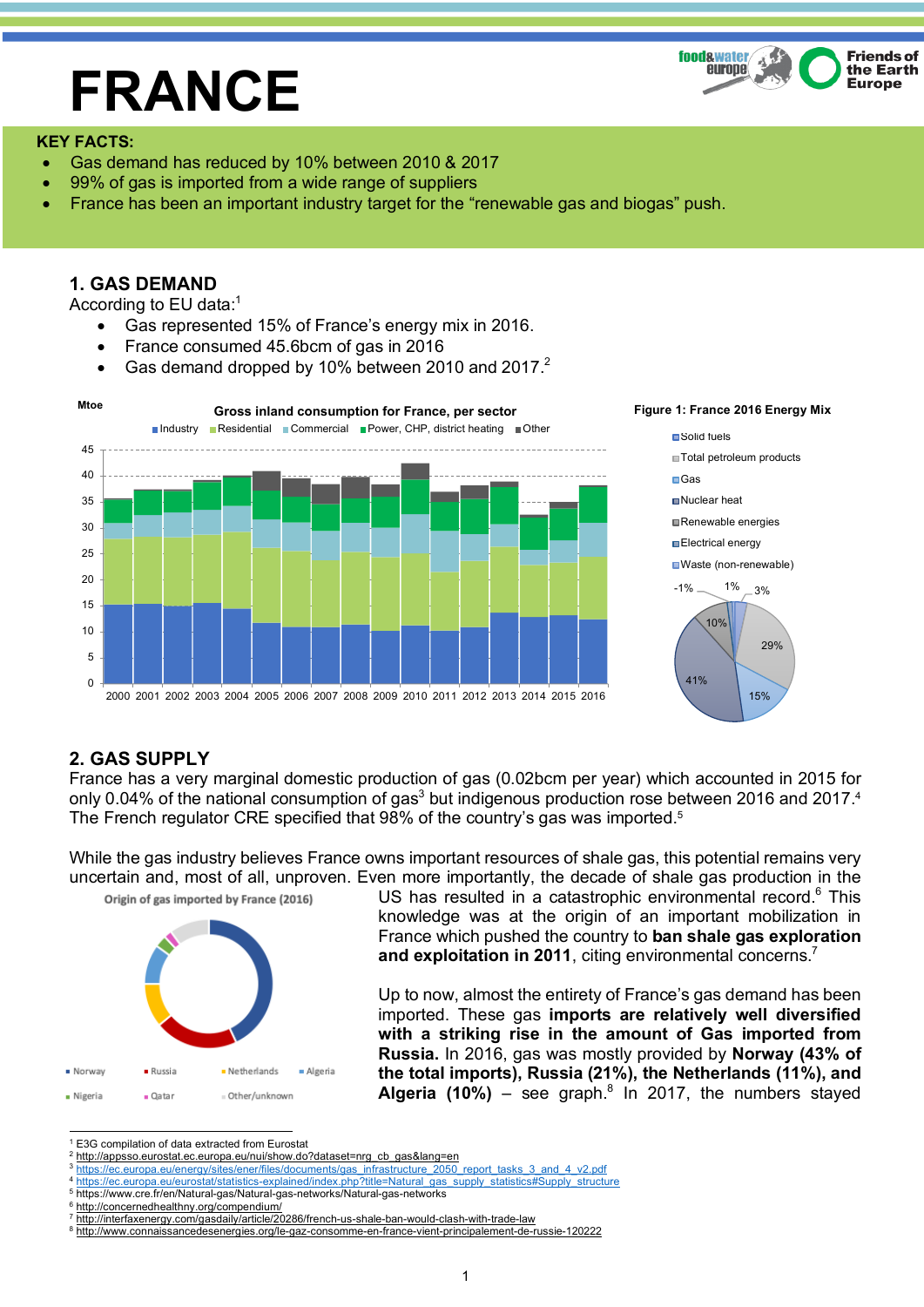roughly the same.<sup>9</sup> This distribution could change in the future, notably after two French companies, Electricité de France (EDF) and gas utility Engie signed contracts with Chenière<sup>10</sup> to buy fracked gas from the US, via LNG. This contradiction to France's domestic ban on fracking was controversial, especially given that the French state has a large interest in both companies, including a 75% ownership stake in EDF. That's why in May 2016, the French energy minister Ségolène Royal said France is investigating options to ban shale gas imports from the United States. Since this promise, however, no concrete steps have been taken. Quite on the contrary, between 2018 and 2019, after a joint statement between former EU Commission President Juncker and US president Trump on energy cooperation, import of fracked US LNG to France rose considerably.<sup>11</sup>

With its high amount of LNG capacity, France also started to re-export gas, particularly after 2015 and in 2017 and 2018 was the biggest re-exporting country worldwide - see graph.<sup>12</sup>

## **3. GAS INFRASTRUCTURE**

Gas infrastructures in France are considered well developed as they ensure security and diversity of supplies. According to French authorities, the **French gas network meets the N-1 standard** of the European regulation (Regulation 994/2010) at a level of 130%. This means that it has **resilience** to satisfy total gas demand even in the event of an outage of the single largest gas infrastructure, during a day of exceptionally high gas demand.<sup>13</sup>

The maximum gas **supply capacity of France's gas infrastructure** (pipeline imports, LNG regasification and peak storage output) is 528mcm/d, while peak daily gas demand was some 340mcm/d. This leaves over 180mcm/d (or 35%) "spare" capacity in the gas network.<sup>14</sup> Since the end of 2018, the former two French gas market Figure 3.5: Re-exports by Market, 2005-2018



discharged within the same market. Sources: IHS Markit

zones have been united to form a single price zone. This is likely to have an impact on the use of French gas infrastructure, too.15

France has a 193,700km gas distribution network that is owned by local communities and managed by 26 operators. In 2014, it already had numerous cross-border gas pipelines, with a total import capacity of 68.5bcm/y and has a gas **storage** capacity of approximately 13bcm (12bcm in aquifers, 1bcm in salt caverns and 0.1bcm in a depleted reservoir).<sup>16</sup> The low-calorific (L-gas) network in the north of the country is operated by GRTgaz, a subsidiary of ENGIE, while the high calorific H-gas network in the south-west of France is operated by TIGF, a consortium including among others the Italian transmission system operator SNAM.<sup>17</sup>

There are **four LNG port terminals** in France: Fos Cavaou and Fos Tonkin near Marseilles, Montoir-de-Bretagne on the Atlantic coast, and a 4th operating terminal since the end of 2016 near Dunkirk at the North Sea shore. Their combined regasification capacity in 2019 was 34.7bcm/y, which represents around 58% of the annual fossil gas consumption of France, Belgium and Luxembourg combined.<sup>18</sup> The new Dunkirk Terminal has a regasification capacity of 13bcm/y of gas alone, representing around 30% of France's annual fossil gas consumption.19 This makes it the second **largest terminal in continental Europe. <sup>20</sup>** There are also plans to expand the capacity of the existing terminals at Fos Tonkin (1.5bcm/y)

 <sup>9</sup> https://ec.europa.eu/eurostat/cache/infographs/energy/bloc-2c.html

<sup>10</sup> https://www.bloomberg.com/news/articles/2015-10-28/cheniere-to-sell-lng-to-engie-as-more-u-s-fuel-to-reach-france & http://www.reuters.com/article/cheniere-edflng-idUSL5N11R3B920150921

https://ec.europa.eu/energy/sites/ener/files/eu-us\_lng\_trade\_folder.pdf

<sup>12</sup> https://www.igu.org/sites/default/files/node-news\_item-field\_file/IGU%20Annual%20Report%202019\_23%20loresfinal.pdf

<sup>13</sup> https://www.iea.org/media/freepublications/security/EnergySupplySecurity2014\_France.pdf

<sup>&</sup>lt;sup>14</sup> https://www.iea.org/media/freepublications/security/EnergySupplySecurity2014\_France.pdf<br><sup>15</sup> https://www.iea.org/media/freepublications/security/EnergySupplySecurity2014\_France.pdf

<sup>15</sup> https://www.edf.fr/collectivites/le-mag/le-mag-collectivites/decryptage-du-marche-de-l-energie/unification-du-marche-francais-pour-du-gaz-a-prix-unique

<sup>16</sup> https://www.iea.org/media/freepublications/security/EnergySupplySecurity2014\_France.pdf

<sup>17</sup> https://www.cre.fr/en/Natural-gas/Natural-gas-networks/Natural-gas-networks

<sup>18</sup> http://www.gie.eu/index.php/maps-data/lng-map

<sup>19</sup> http://www.lngworldnews.com/operational-and-performance-tests-progress-at-dunkirk-lng-

terminal/?utm\_source=emark&utm\_medium=email&utm\_medium=email@utm\_source=esus-progress-ac-uurintin-ing-<br>20 http://www.dunkerquelng.com/1/presentation#capacites-techniques<br>20 http://www.dunkerquelng.com/1/presentation#capaci